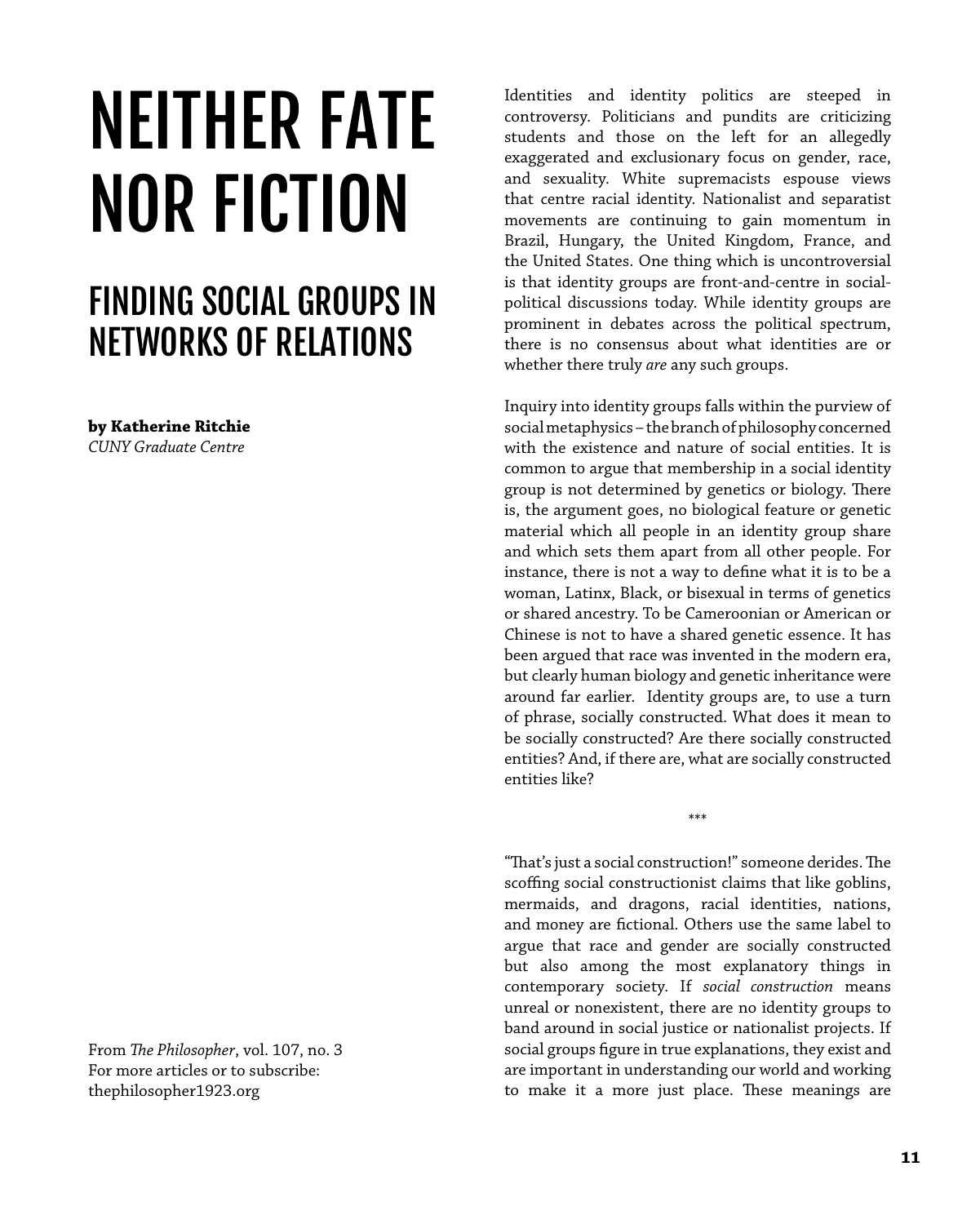

opposed, but both views are often classified as social constructionist.

The two ways *social construction* is used offer answers to two sorts of questions that arise in metaphysics – questions of existence (i.e., ontological questions) and questions about the nature of things (i.e., more general metaphysical questions). Read as an answer to an ontological question, the label *social constructionist*  is to be interpreted as involving a negative answer to questions like "Are there races?" In contrast, when a social constructionist view is offered as an answer to a question about the nature of an entity, it is to be read as saying that the entity in question depends on social practices, beliefs, norms, and so on, but *it* very much exists. To inquire into the nature of a thing is to presuppose that it exists.

Suppose that I ask you, "Have you stopped running marathons?" The question presupposes that you have run marathons. If you have never run a marathon, it would be strange for you to answer *yes* or *no*. Instead you need to reject the question and show that it relies on a false presupposition. Similarly, if we ask, what are identity groups like? Are they defined in ways that depend on norms? Or on ways people act? Or on genetics? Each of these presupposes that there are identity groups.

In his book *The Lies that Bind*, Kwame Anthony Appiah argues against the view that identities involve something that is internal and shared. He states that "essentialism about identities is usually wrong: in general, there isn't some inner essence that explains why people of a certain social identity are the way they are." Appiah argues that there are no identity groups. They are constructed in the sense that a lie or a fiction is.

Much of contemporary social metaphysics takes social construction to be a way of answering a nature question. When many social metaphysicians say that race, gender, sexuality, (dis)ability, and so on are socially constructed they are making claims that these identities are dependent in particular ways on social factors – material conditions, norms, or patterns of interaction – so that if these did not exist, the social identities or groups would not either. These philosophers and critical theorists agree with Appiah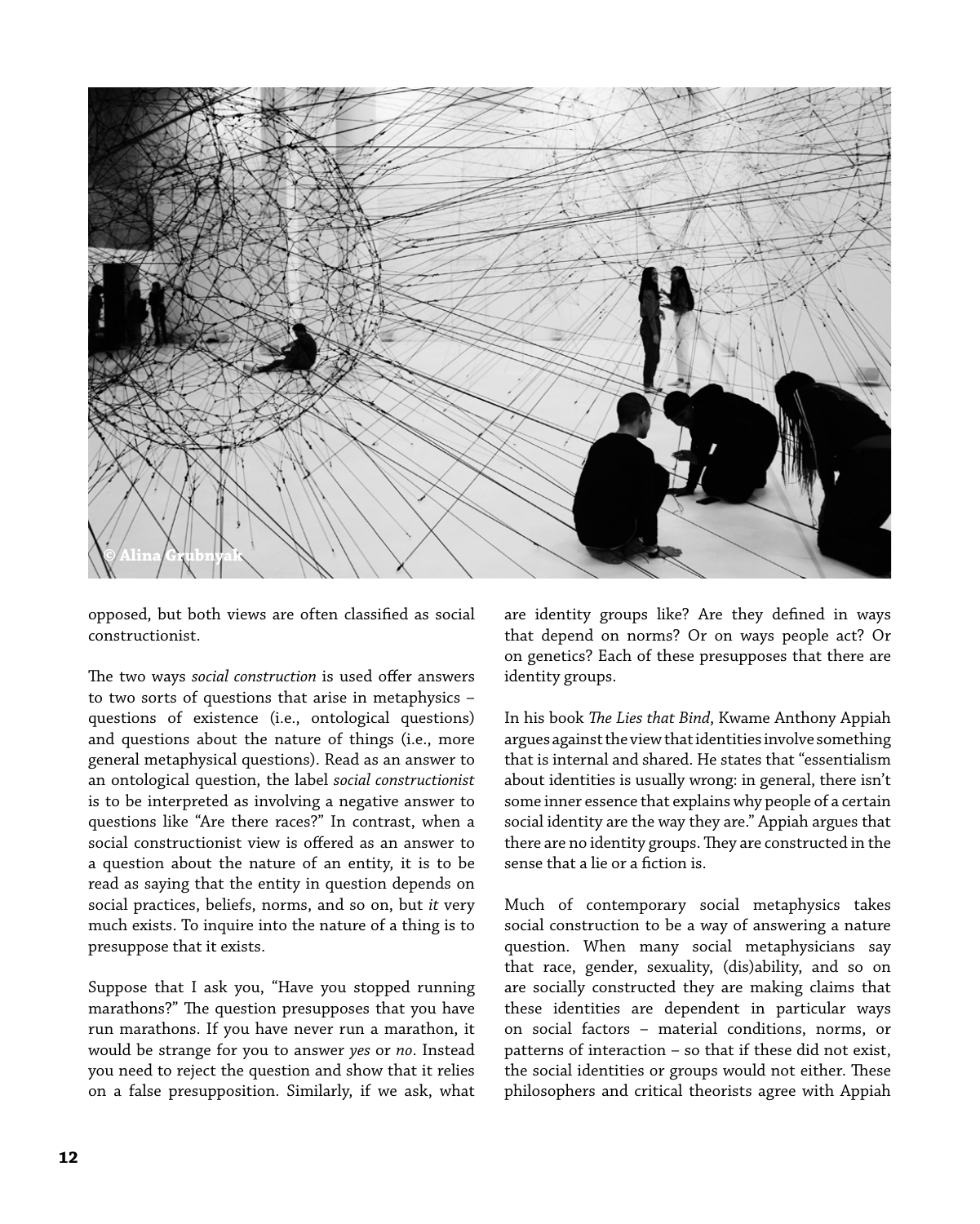that there is not an internal biological nature that determines race. Nevertheless, they take there to be shared social identities that are robust and play an important role in social explanations. But what could it mean for an identity group to have a social nature?

\*\*\*

Picture a network of neurons connected by trillions of synapses or the connections between people on a social media site linked by friendships and follows, likes and retweets. Networks of social relations can help us to understand philosophical aspects of the social world too.

After the 2016 United States presidential election, several maps showing how information was shared among people in different social groups were circulated around the internet. These maps provided a vivid illustration of the paucity of connections between those on the left and those on the right. They represented what C. Thi Nguyen has called epistemic bubbles and echo chambers, groupings that further divide us, the information we are exposed to, and the credence we put on the testimony of others. This example illustrates the importance of social relations for epistemology. Social relations are also integral to understanding the metaphysics of the social world.

What might members of a socio-economic class, a racial group or a gender group have in common? Appiah stressed that we will not find a shared inner essence. There might, however, be commonalities that do not require a shared biological essence. Social groups, I argue, involve commonalities in how people are socially positioned. Instead of synaptic connections or retweets, the relations that define social groups might involve privilege and subordination, social norms, and access to spaces and other resources. What sorts of relations might these be? Could intersectional identities be understood in relational terms?

Hierarchies position people in terms of privilege, power, subordination, and oppression. Some hierarchical relationships are part of overt social institutions. Prime ministers and presidents have powers that ordinary citizens do not. Other powers are not related to institutionalized roles, like having a particular job or holding a specific elected office, but to identities. For instance, in *Resisting Reality* Sally Haslanger argues for a view of gender and racial groups that involves hierarchical relations. On her view women are, by definition, socially subordinated given perceived or imagined features taken to relate to a female's role in biological reproduction. What it is to be a man is to be socially privileged based on perceived or imagined properties related to a male's role in reproduction. The sorts of privilege and subordination might involve access to spaces and resources (e.g., housing), power to vote, and so on. On Haslanger's view some social identity groups are defined in terms of power relations.

In *Categories We Live By* Ásta argues that identities like (dis)ability, sexuality, and gender are conferred on us by other people. She argues that the identities consist in constraints and enablements that affect how we move through the world. For instance, one might have access to reserved parking spots (an enablement) or one might be assumed to have lower credibility when speaking (a constraint).

In addition to power relations focused on by Haslanger and Ásta, social identities can involve normative relations. Norms are rules for how one ought to act, look, and think. For instance, employees are expected to defer to their boss when in the workplace. We have expectations about how much one ought to speak during a meeting, how much space a person should occupy in a crowded subway car, and who has the power to make decisions. As in the case of hierarchical relations, some norms are tied to roles involving job types like managers and professors. Identities also involve norms. For instance there are norms about how women ought to dress, what they should want in life, and how they ought to behave in various social settings.

## OPPRESSION RELATED TO GENDER, RACE, CLASS, SEXUAL ORIENTATION, AND OTHER IDENTITIES INTERSECT IN WAYS THAT ARE NOT ADDITIVE

Power relations and social norms do not bind all people in the same way. For example, the norms that a white trans